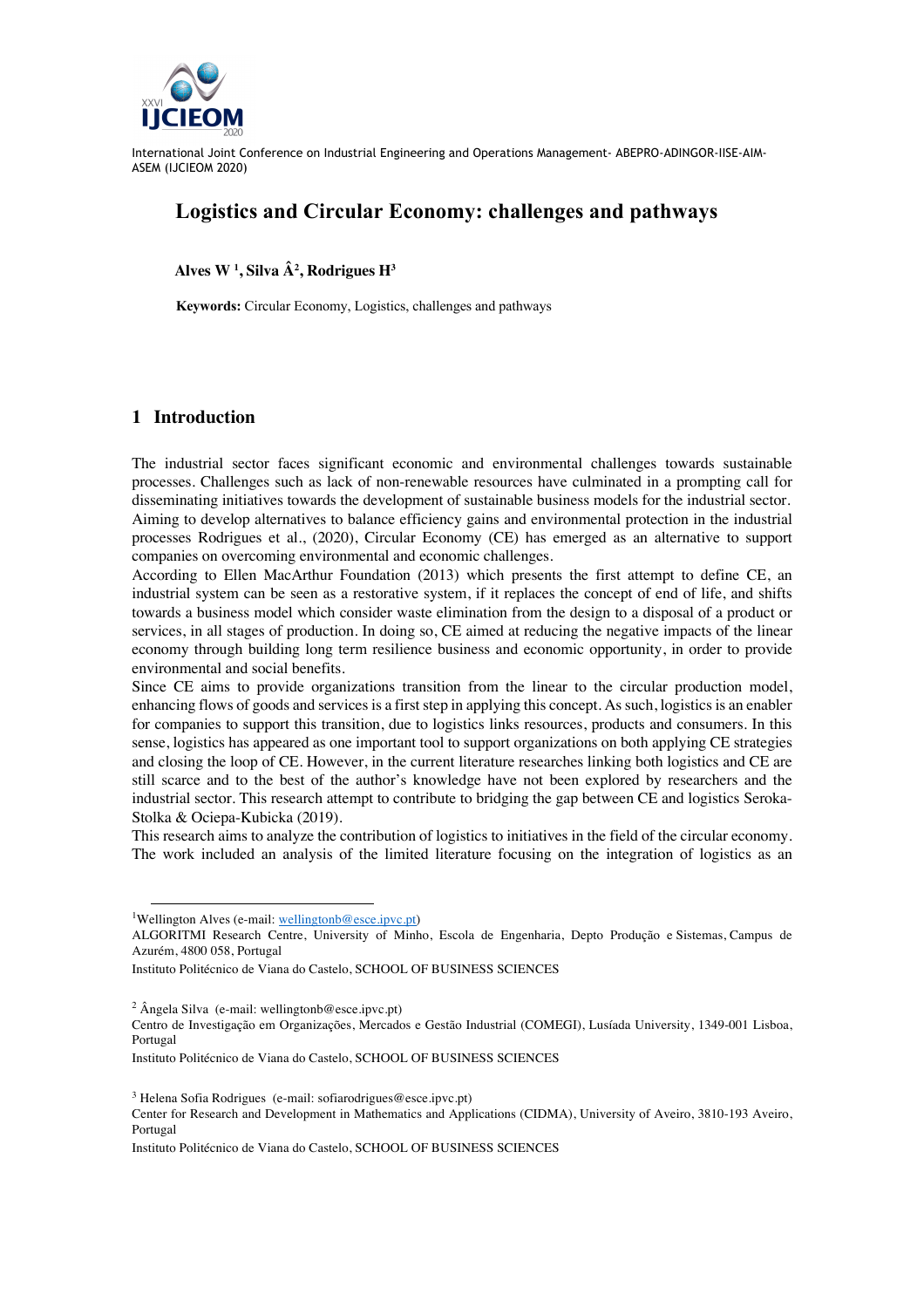

International Joint Conference on Industrial Engineering and Operations Management- ABEPRO-ADINGOR-IISE-AIM-ASEM (IJCIEOM 2020)

important tool towards CE, including particular aspects related to environmental and economic dimensions and green logistics.

# **2 Methodology**

In order to achieve the objective of this research, a review of the existing literature related to logistics, green logistics and CE was drawing upon. Then, with the purpose of understanding the contribution of logistics to support companies on adopting CE initiatives, the scarce literature related to this integration was also consulted, resorting to reports from companies and public organizations. Then, the obtained results were then used to derive possible interventions and draw conclusions.

### **3 Main findings**

This research aimed to contribute to filling the gap in assessing the integration between logistics and CE, drawing up useful information's about the great potential to combine logistics practices in CE initiatives towards the development of sustainable business models for the industrial sector.

On regards, the increasing demand for limited natural resources results from the literature, showed that CE has emerged as an alternative to reduce waste of the industrial process and at the same time, to close the loop of the industrial activities. From the logistics' side, the added value to logistics on supporting companies in the field of the supply chain, namely in identifying raw materials from products and processes in companies, as well identifying possible patterns/companies to reintegrate waste in the chain. It would support companies threefold, firstly on developing a circular production-consumption chain, secondly in reducing costs in the industrial process, thirdly on reducing the environmental impact which contributes to sustainability.

#### **4 Conclusions**

The analysis from the current literature showed that logistics has great importance around the industrial process, namely the distribution of products and services which justifies the great potential to support companies on the transition to a linear economy.

The presented results allowed to suggest some implication to industrial sector towards an implementation of a sustainable circular strategy considering the values of CE based on logistics principles, which suggests a joint rethinking in the entire supply chain. It will imply the transition of the traditional production-consumption model as well the company's behavior in their policies and business practices. Such transition should require considering logistics in various subsystems such as design, production, energy consumption and financial aspects. Despite the named challenges, results showed that the logistics sector has not seen yet as an enabler for CE development.

This research is part of ongoing work, aiming to demonstrate the benefits of the integration between logistics and CE. Although being an initial research, this approach can be central for future scientific development on integrating logistics and CE towards sustainability, the authors are now proceeding to use a real case with a set of companies to understand their behavior and practices in the field of logistics and  $CE$ .